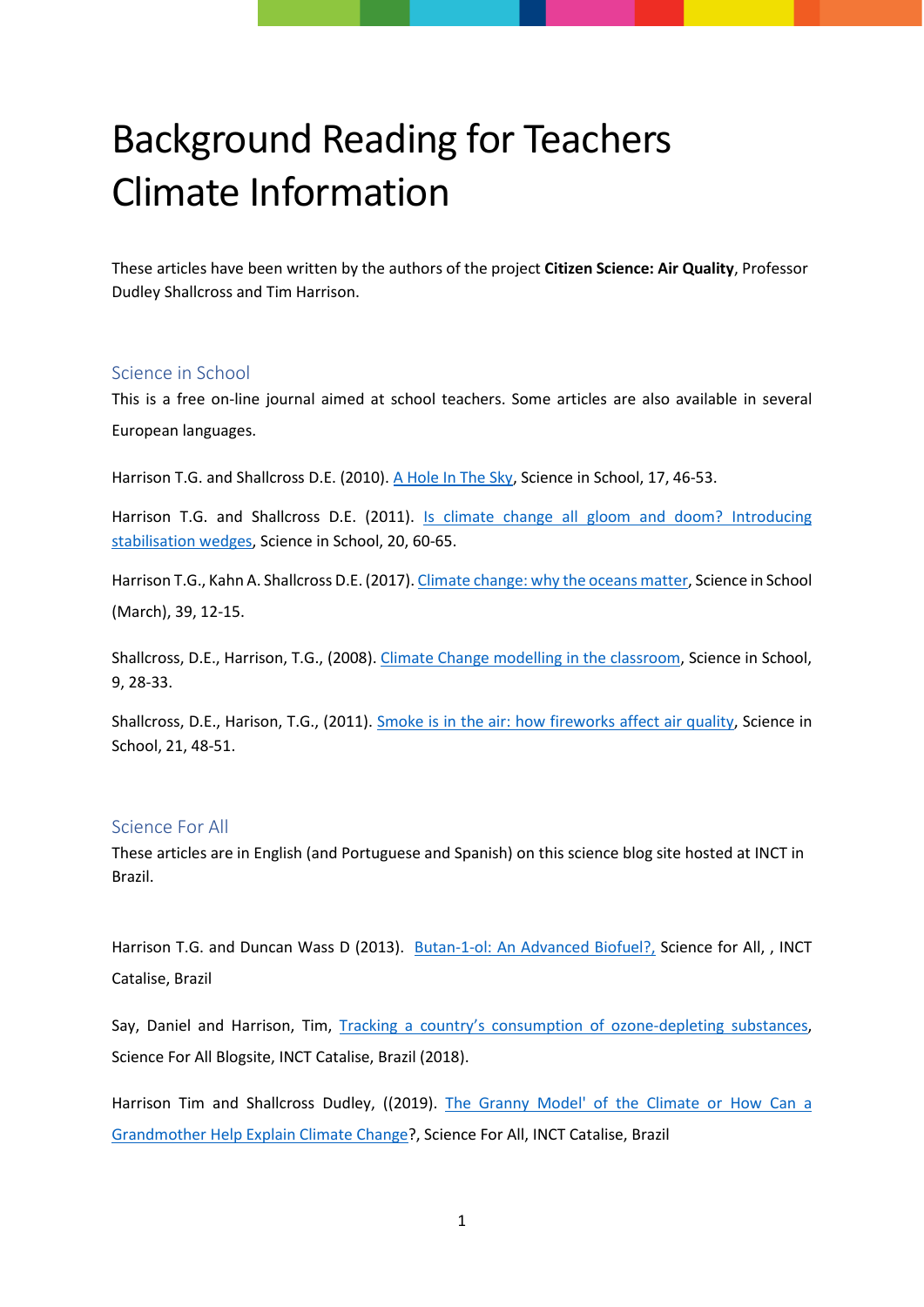#### School Science Review (SSR)

This magazine is available to members of the ASE. Secondary schools may have back copies. Members can access copies via the internet.

Issue 343, published December 2011, was guest edited by Tim Harrison:

Badger M.P.S., Pancost R.D. and Harrison T.G. (2011). Determining how atmospheric carbon dioxide concentrations have changed during the history of the Earth, School Science Review, 93(343), 49-57.

Carl Percival and Rhodelle Burke 'The atmospheric detergent and the elusive Criegee biradical, School Science Review, 93(343), 49-57. p67.

Azmi Mohamed and Julian Eastoe, How can we use carbon dioxide as a solvent? School Science Review, 93(343), p73.

Kevin C. Clemitshaw, Measurement of air pollutants in the troposphere, School Science Review, 93(343), p59.

Dudley E.Shallcross and Damien Martin,. Perfluorocarbons (PFCs), some of the immortal molecules in the Earth's atmosphere, School Science Review, 93(343), p87.

## Chemistry Review

This is a commercial magazine [\(Hodder Education\)](https://www.hoddereducation.co.uk/chemistryreview) aimed at post 16 students. and their teachers. Most secondary school libraries should have back copies. Chemistry Review also has an archive that contains many of these articles. Individual copies can also be downloaded (cost).

Harrison T.G. (2006). Chemistry that gets right up your nose, Chemistry Review, 16(2), 2-6.

Harrison, T.G., Shallcross, D.E., Henshaw, S., Detecting CO2 -the Hunt for Greenhouse-gas Emissions (2006). Chemistry Review, 15 (3), 27-31.

Harrison, T.G., Shallcross, D.E., Henshaw, S., Detecting CO2 -the Hunt for Greenhouse-gas Emissions (2006). Chemistry Review, 15 (3), 27-31.

Tim Harrison, Dudley Shallcross, Anwar Khan and Alison Trew. 'Air quality and data mining,', Chemistry Review, 31(1), pp2-4, September 2021.

Tim Harrison, Dudley Shallcross, Anwar Khan and Alison Trew. 'How did lockdown affect air quality?', Chemistry Review, 31(1), pp26-28, September 2021.

Shallcross, D.E. and Harrison, T.G., (2009). Out of thin air. Hydrogen in the Earth's Atmosphere, Chemistry Review, 19 (2), 2-6.

Shallcross, D.E. and Harrison, T.G., (2010b). Out of thin air. From Volcanoes to Sea Salt: Atmospheric Sulfur, Chemistry Review, 20 (1), 16-19.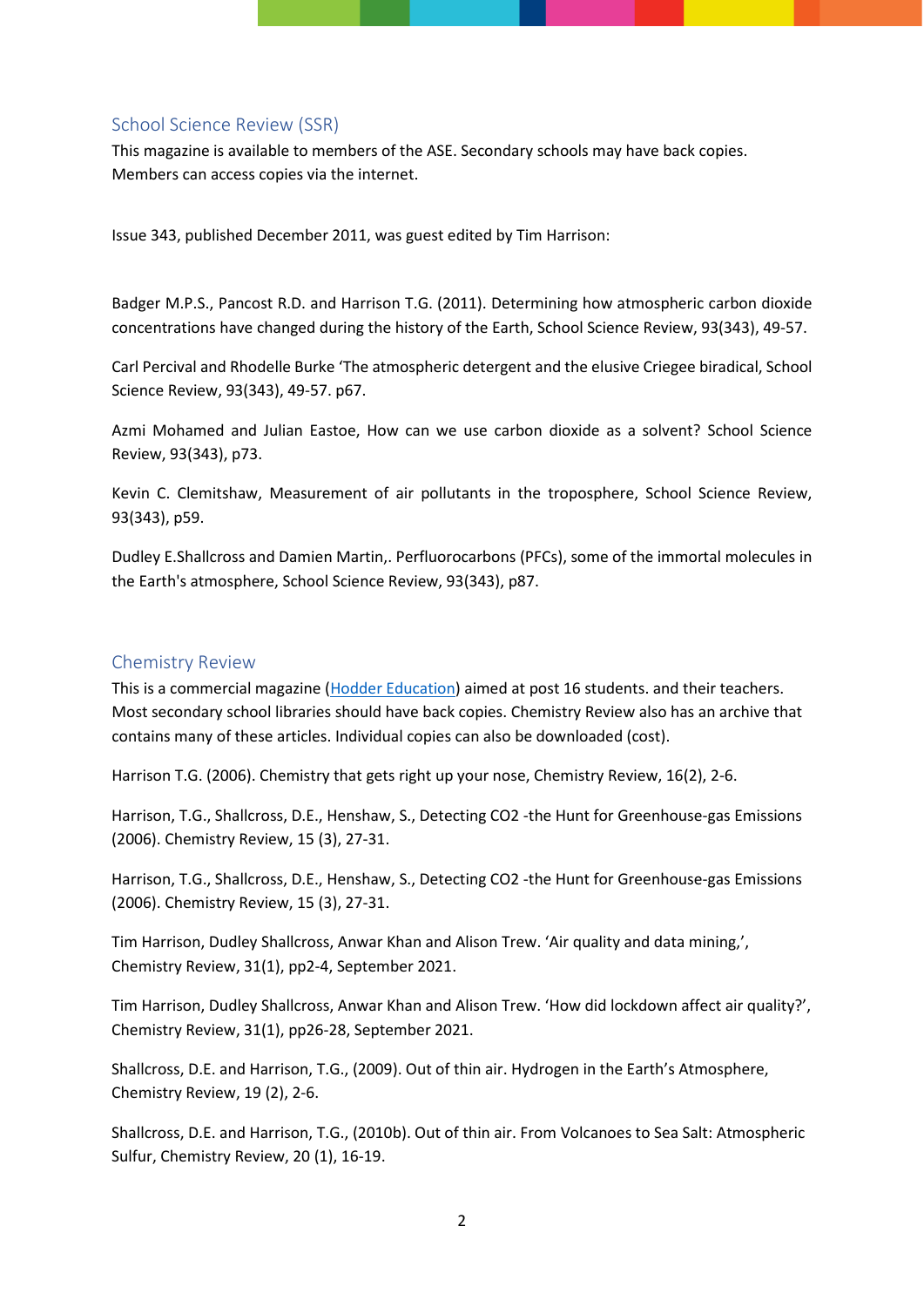Shallcross, D.E. and Harrison, T.G., (2010). Out of thin air. Atmospheric Nitrogen. Chemistry Review, 20 (2), 7-9.

Grant A., and Harrison T.G. (2011). Out of Thin Air. Poison in the Air: Atmospheric Carbon monoxide, Chemistry Review, 20(3).

Khan A., Harrison, T.G. and Shallcross, D.E. (2011). Out of Thin Air. Do Ants Destroy the Ozone Layer? Chemistry Review, 20(4).

Ashfold M., Orr-Ewing A.J., Harrison T.G., Murdock D. Roberts G. and Grubbs M (2016). 'Lasers, sunscreens and free radicals', [Chemistry Review](https://www.york.ac.uk/chemistry/schools/chemrev/) 25(2) 2-7.

Tim Harrison and Dudley Shallcross, Volatile organic compounds: where do smells go? (2016). Chemistry Review, 26(1), 18-21.

Inglis G., Pancost R. & Harrison T.G. (2016) Reconstructing Past Climates Using Molecular Fossils. Chemistry Review, 26(3), 2-6.

#### Other Articles

Dudley Shallcross and Tim Harrison (2013). [Radical changes in our atmosphere,](https://www.rsc.org/images/EIC0513-criegee-biradical-atmosphere-free-radical_tcm18-234705.pdf) Education in Chemistry, RSC, September 22-25.

Shallcross, D.E., Harrison, T.G., (2007). Climate change made simple. Physic Education 42 592-597.

Priestley, M., M. Le Breton, T. J. Bannan, K. E. Leather, A. Bacak, E. Reyes Villegas, F. De Vocht, Beth M. A. Shallcross, T. Brazier, M. A. Khan, J. Allan, D. E. Shallcross, H. Coe, C. J. Percival. (2018) [Emissions of isocyanates, amides and nitrates from an anthropogenic biomass burning event using a](https://agupubs.onlinelibrary.wiley.com/doi/full/10.1002/2017JD027316)  [TOF-CIMS.](https://agupubs.onlinelibrary.wiley.com/doi/full/10.1002/2017JD027316) J. Geophys. Res., 123, 7687-7704.